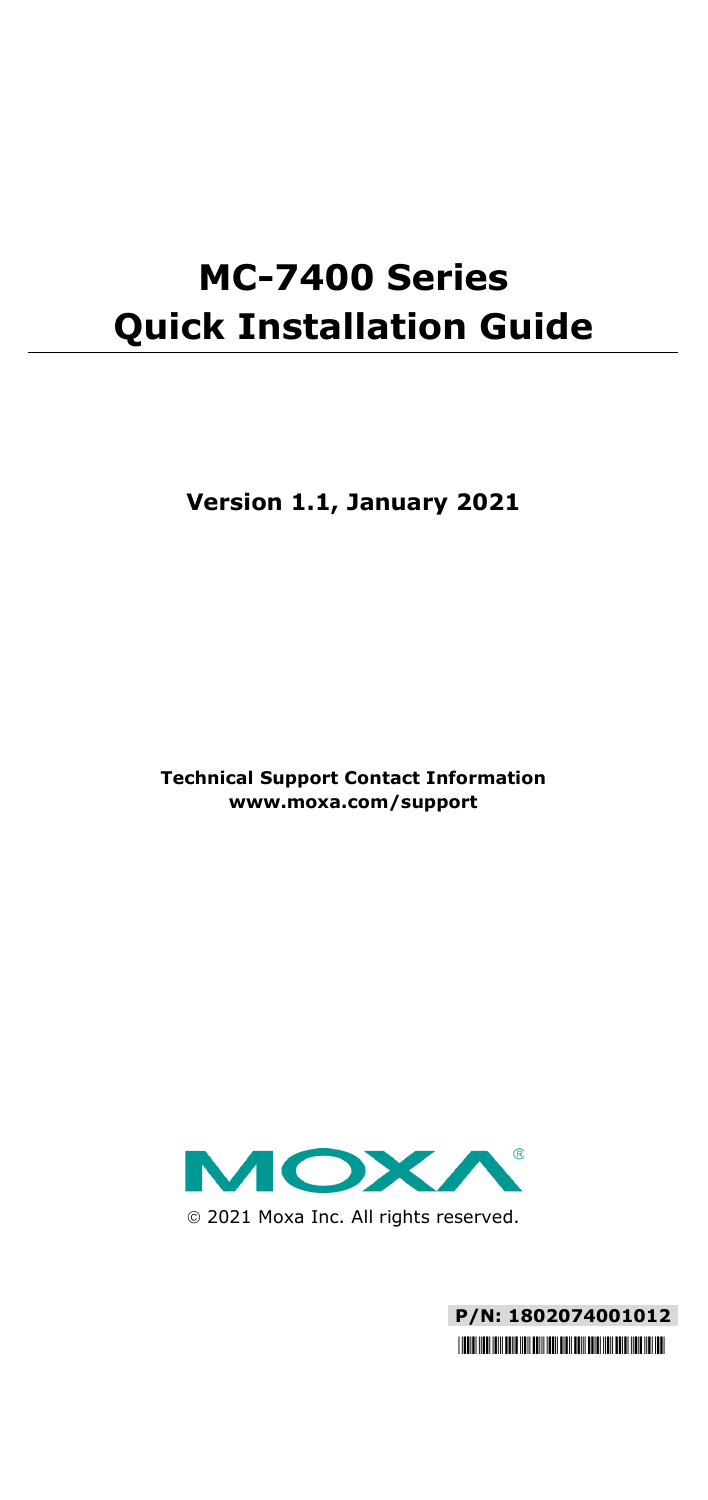### **Overview**

The MC-7400 box computer is powered by the 6<sup>th</sup> generation Intel Core™ i processor, delivering a full range of I/O connectivity, including serial ports, Gigabit Ethernet ports, NMEA 0183 ports, USB 2.0/3.0 ports, and a Mini PCI slot for storage expansion. The MC-7400 is designed to provide outstanding PC performance, bringing a new level of flexibility and control to marine applications.

### **Package Checklist**

Before installing the MC-7400, verify that the package contains the following items:

- MC-7400 embedded computer
- Terminal block to power jack converter
- Wall-mounting kit
- Quick installation guide (printed)
- Documentation
- Warranty card

*Please notify your sales representative if any of the above items are missing or damaged.*

### **MC-7410 AC Model Panel Layout**



# **MC-7410 DC Model Panel Layout**

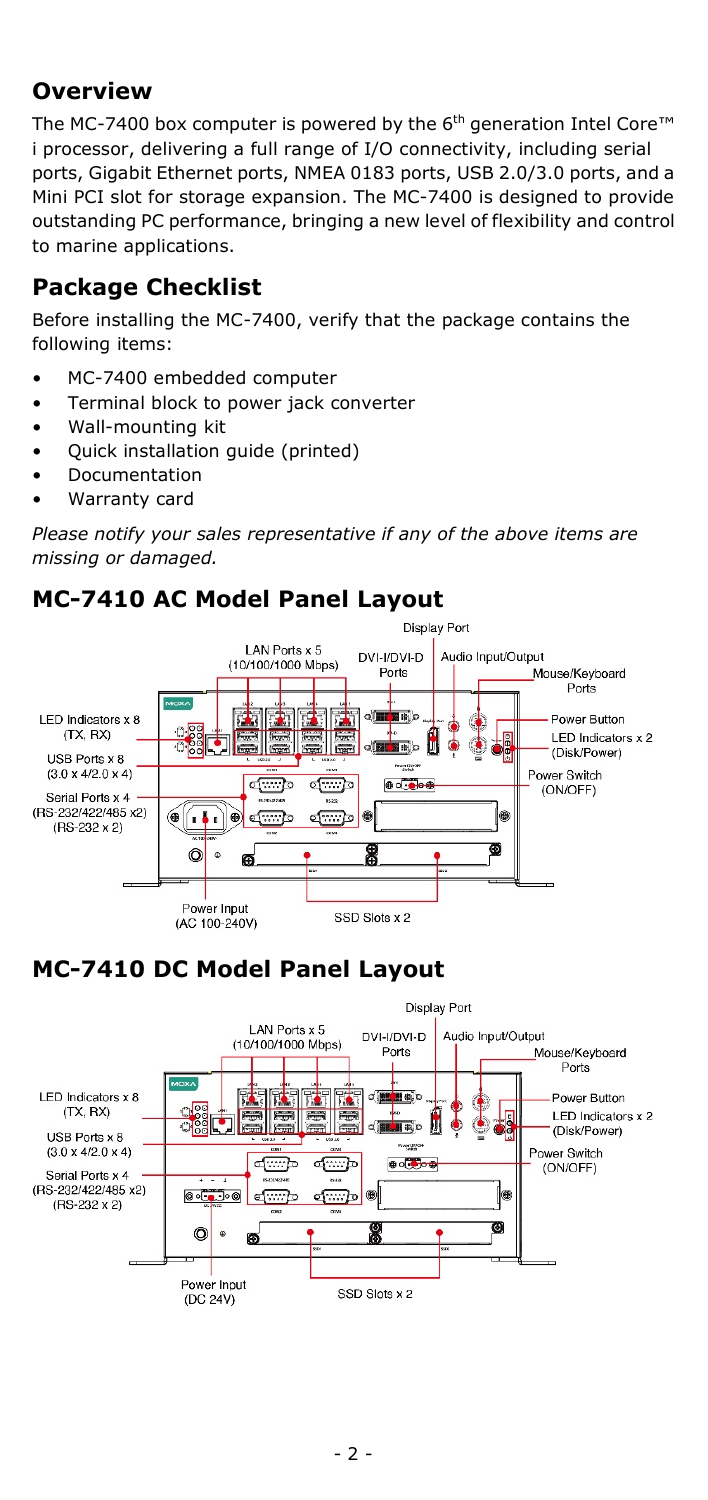# **MC-7420 AC Model Panel Layout**



**MC-7420 DC Model Panel Layout**



### **LED Indicators**

The following table describes the LED indicators located on the front panel of the MC-7400:

#### **Real-time Clock**

The embedded computer's real-time clock is powered by a lithium battery. We strongly recommend that you do NOT replace the lithium battery yourself. If the battery needs to be changed, contact the Moxa RMA service team a[t http://www.moxa.com/rma/about\\_rma.aspx.](http://www.moxa.com/rma/about_rma.aspx)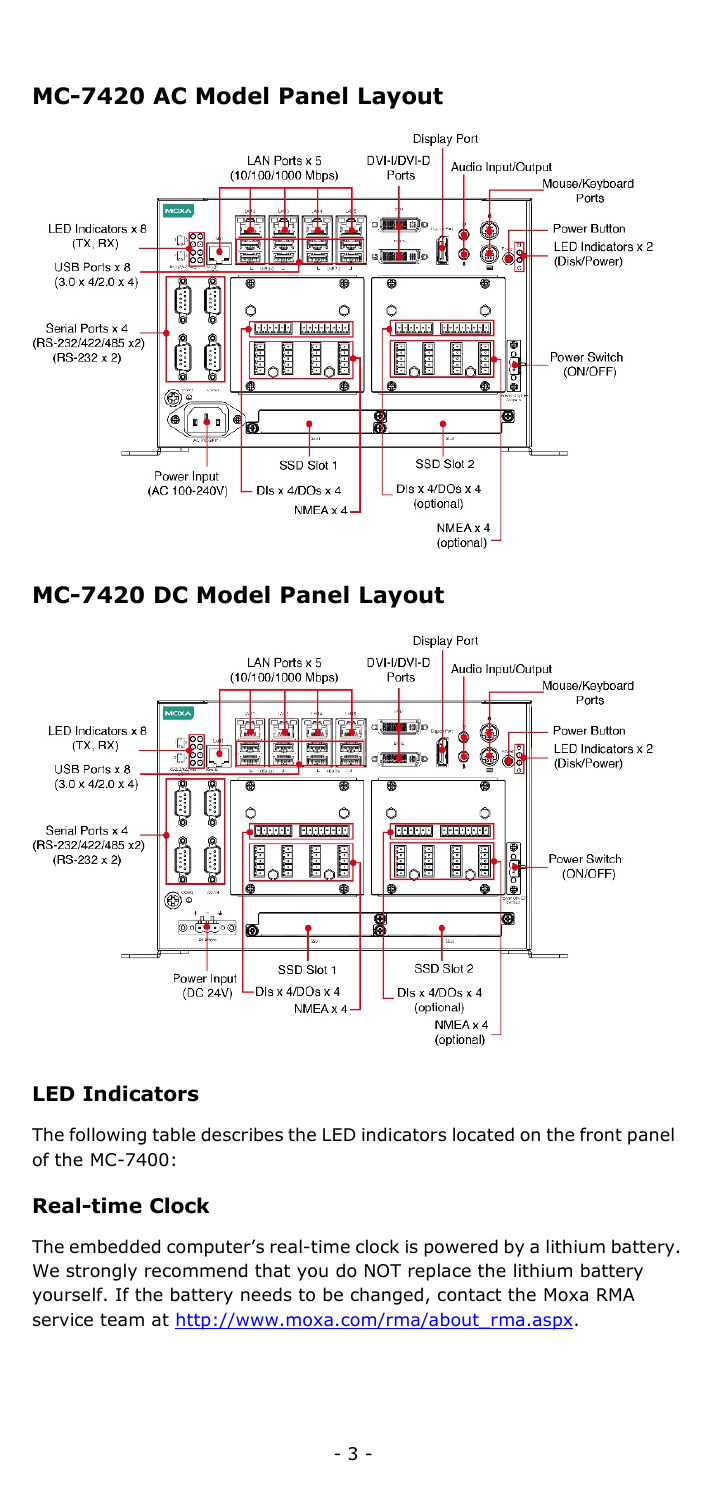

# **ATTENTION**

Used batteries are environmentally hazardous; dispose of them in the proper manner.



# **WARNING**

There is a risk of explosion if the wrong type of battery is used. To avoid this potential danger, be sure to use the correct type of battery. Contact the Moxa RMA service team if you have any questions about replacing your battery.

| <b>LED Name</b> | <b>Status</b> | <b>Description</b>                                  |  |
|-----------------|---------------|-----------------------------------------------------|--|
| Power           | Green         | Power is on and computer is functioning<br>normally |  |
|                 | Off           | Power is off                                        |  |
| <b>Storage</b>  | Yellow        | Blinking: Data transmission                         |  |
|                 | Off           | No data transmission.                               |  |
| Tx 1/2/3/4      | Green         | Blinking: Data is being transmitted.                |  |
|                 | Off           | No connection                                       |  |
| Rx 1/2/3/4      | Yellow        | Blinking: Data is being transmitted.                |  |
|                 | Off           | No connection                                       |  |

### **Installing the MC-7400**

### **Wall Mounting**

The MC-7400 can be installed on a wall by using the wall-mounting kit.

**STEP 1**: Use eight screws for each bracket and attach the brackets to the rear of the MC-7400.

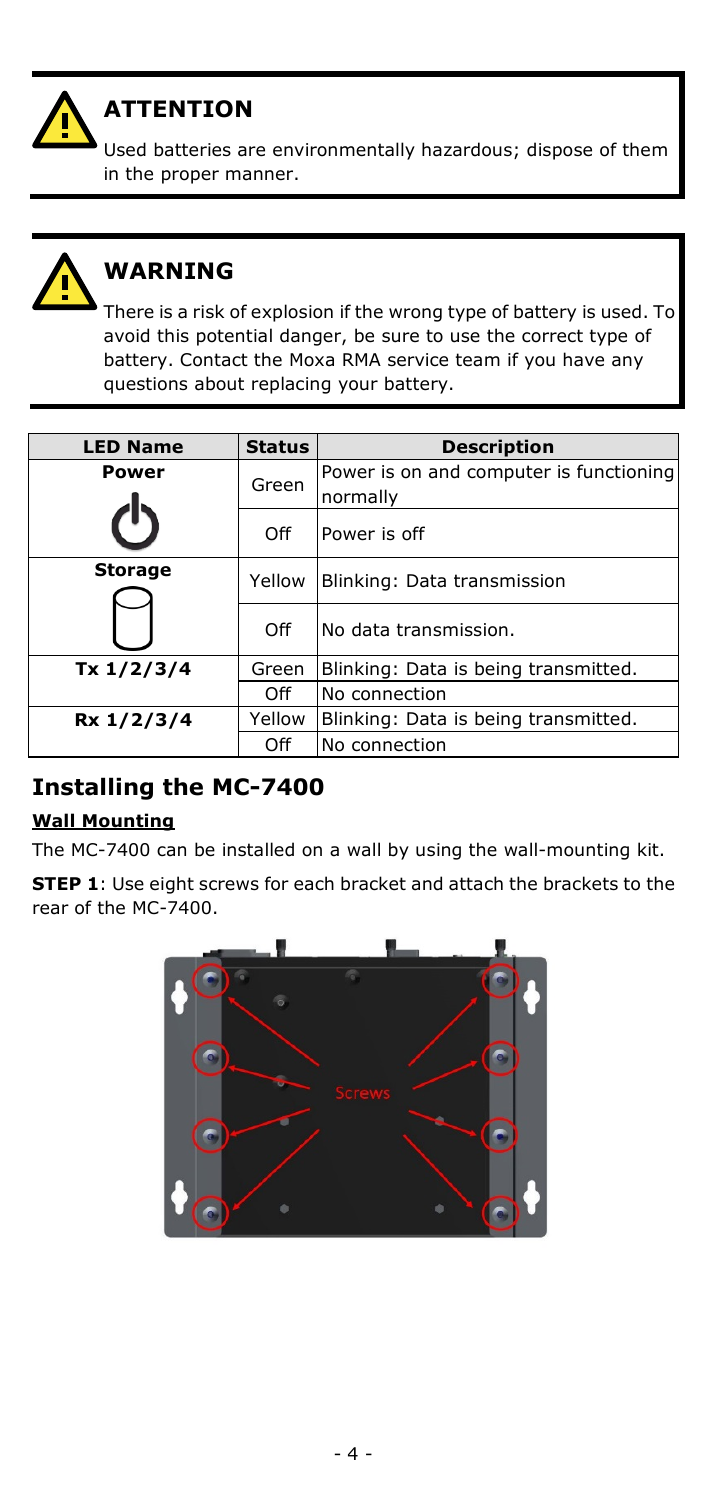**STEP 2**: Use two screws (Ø3.7 mm, 60 mm in length) per side to attach the MC-7400 to a wall or cabinet.



### **Connector Description**

#### **Power Connector**





The MC-7400 comes with a 100 to 240 VAC power input or a 24 VDC power input (via the terminal block). If power is supplied properly, the Power LED will light up.

**NOTE** The DC model should be supplied by a UL-listed power source, whose output meets the ES1 standard and is rated at 24 VDC, 4.06 A (min.) If you need further assistance selecting a power source, contact a Moxa representative.

#### **Grounding the MC-7400**

Grounding and wire routing help limit the effects of noise due to electromagnetic interference (EMI). Run the ground connection from the grounding screw (M6) to the grounding surface prior to connecting the power as shown in the illustrations below:

**NOTE** A 4 mm2 conductor must be used when the connection to the external grounding screw is utilized. The heat sink is grounded to the chassis by an internal screw.



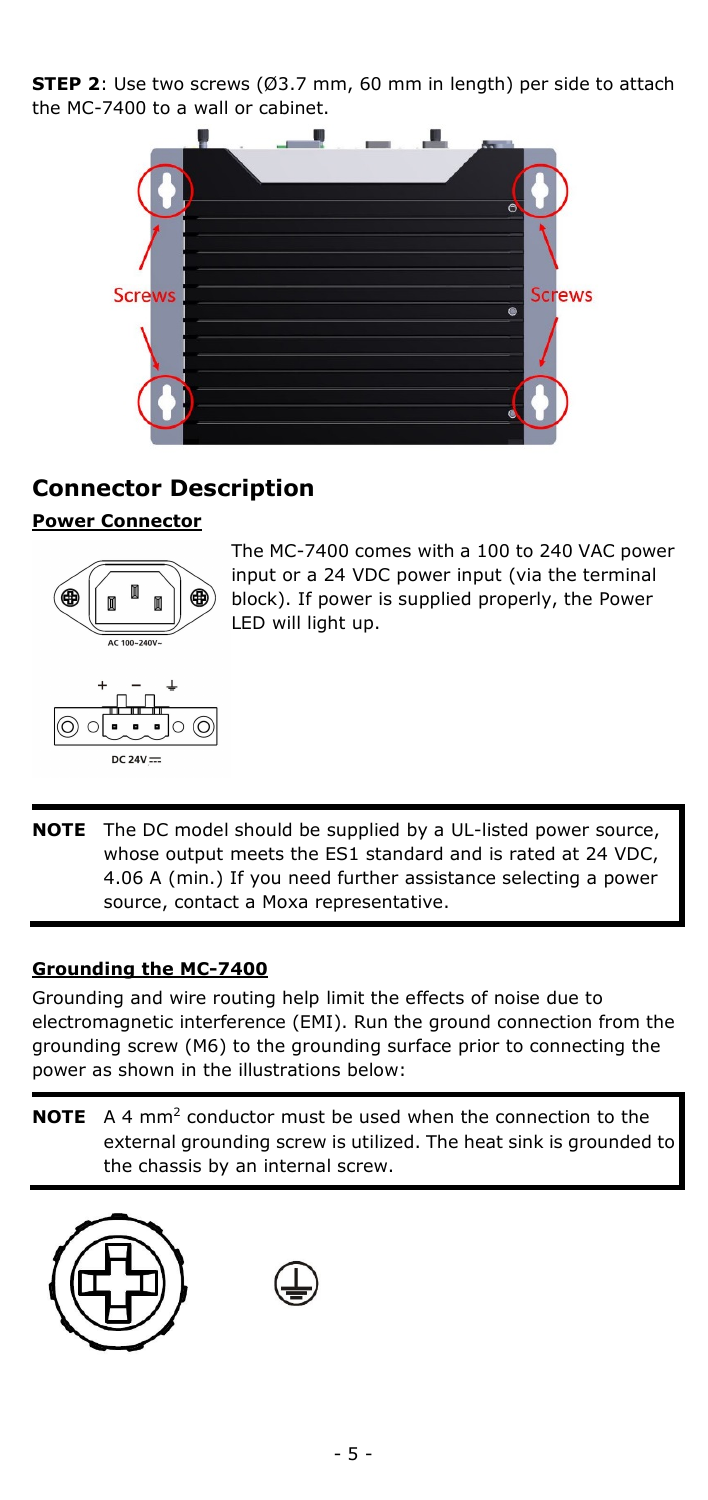#### **Ethernet Ports**

The 10/100/1000 Mbps Ethernet ports use RJ45 connectors.

| Pin            | 10/100 Mbps | <b>1000 Mbps</b> |  |
|----------------|-------------|------------------|--|
|                | $ETx+$      | $TRD(0) +$       |  |
| $\overline{2}$ | ETx-        | $TRD(0)$ -       |  |
| 3              | $ERx+$      | $TRD(1) +$       |  |
| 4              |             | $TRD(2) +$       |  |
| 5              |             | $TRD(2)-$        |  |
| 6              | ERx-        | $TRD(1)$ -       |  |
|                |             | $TRD(3) +$       |  |
| 8              |             | $TRD(3)-$        |  |



#### **Serial Ports**

The serial ports use DB9 connectors. Each port can be configured by software for RS-232, RS-422, or RS-485 port. The pin assignments for the ports are shown in the following table:

| Pin | <b>RS-232</b> | <b>RS-422</b> | <b>RS-485</b><br>$(4-wire)$ | <b>RS-485</b><br>$(2-wire)$ |
|-----|---------------|---------------|-----------------------------|-----------------------------|
|     | <b>DCD</b>    | $TxDA(-)$     | $TxDA(-)$                   |                             |
| 2   | <b>RxD</b>    | $TxDB(+)$     | $TxDB(+)$                   |                             |
| 3   | <b>TxD</b>    | $RxDB(+)$     | $RxDB(+)$                   | $DataB(+)$                  |
| 4   | <b>DTR</b>    | $RxDA(-)$     | $RxDA(-)$                   | $DataA(-)$                  |
| 5   | <b>GND</b>    | <b>GND</b>    | <b>GND</b>                  | <b>GND</b>                  |
| 6   | <b>DSR</b>    |               |                             |                             |
| 7   | <b>RTS</b>    |               |                             |                             |
| 8   | <b>CTS</b>    |               |                             |                             |



#### **Display Outputs**

For connecting display monitors, the MC-7400 comes with 1 DisplayPort, 1 DVI-I interface, and 1 DVI-D interface. The DisplayPort supports a maximum resolution of 4096 x 2304 @ 60 Hz and the DVI interface supports a maximum resolution of 1920 x 1200 @ 60 Hz.

#### **Removable Storage Tray**

The MC-7400 computer has two removable SSD trays on the front panel. The default boot priority is the SSD 1 slot first.

#### **NMEA 0183 Ports (MC-7420)**

By default, the MC-7420 comes with 4 NMEA 0183 ports. You can expand it to 8 NMEA 0183 ports. See the following figure for the NMEA pin outs.